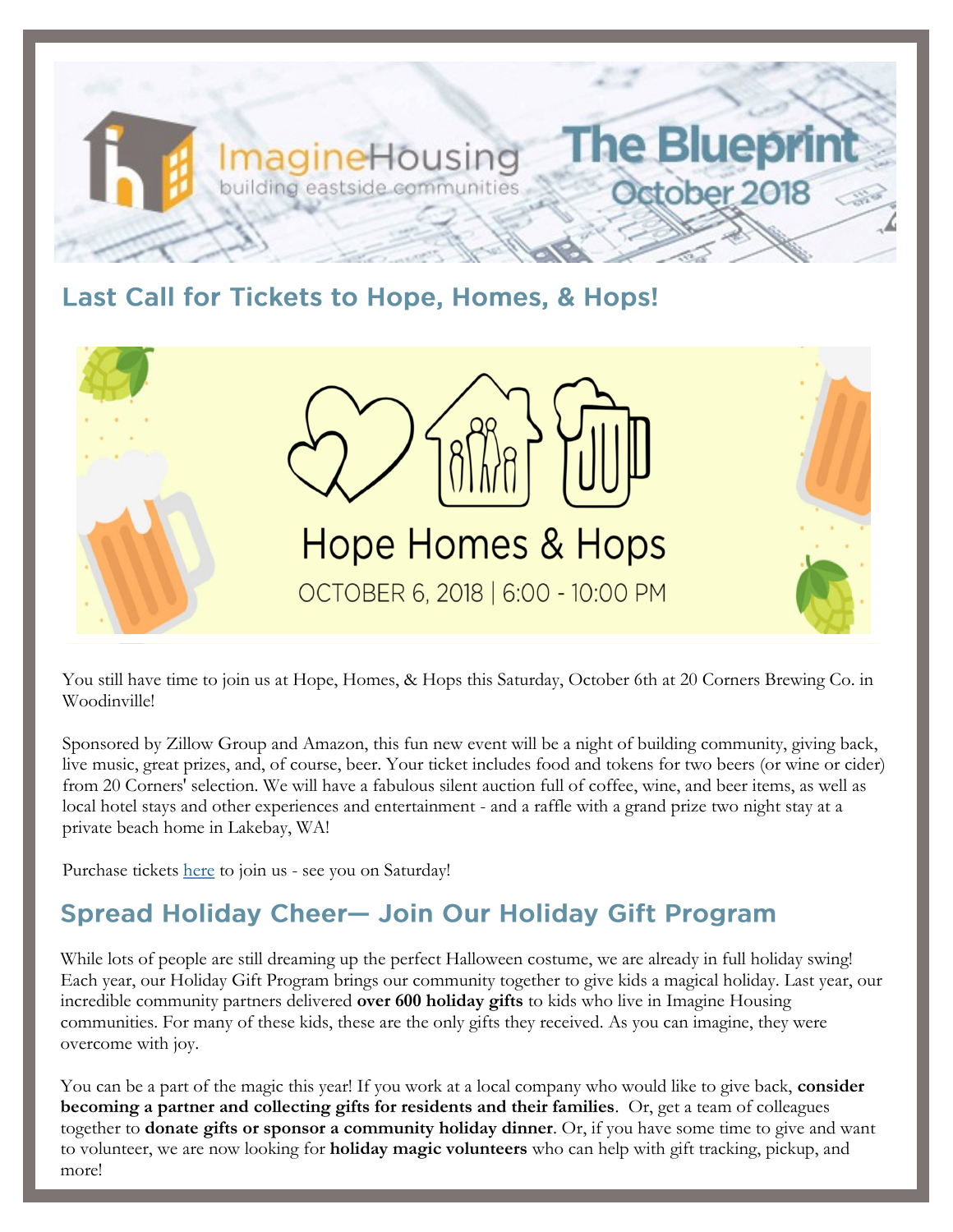For more information or to sign up, [email Kathryn](mailto:kathrynj@imaginehousing.org) or fill out the [volunteer form](https://imaginehousing.org/get-involved/volunteer/) on our website.

Happy early holidays from all of us at Imagine Housing!



### What We're Reading: Matthew Desmond on Poverty and **Employment in the US**

"*In America, if you work hard, you will succeed. So those who do not succeed have not worked hard.*" Pulitzer Prize-winning author of *Evicted*, Matthew Desmond, challenges this notion in a recent feature article for the New York Times: "[Americans Want to Believe Jobs Are the Solution to Poverty. They're Not.](https://www.nytimes.com/2018/09/11/magazine/americans-jobs-poverty-homeless.html?action=click&module=Top%20Stories&pgtype=Homepage)"

We highly recommend the article as an exploration of our national sentiment around poverty, work, and who "deserves" to succeed. Did you know that 98% of poor Americans work - often part-time or for low wages - or are unpaid caregivers, students, disabled, or retired?

As our Board President, Garrett, reflected, "[the article] provides a good perspective on the difference between 'unemployment' and 'low wages' in how they impact housing affordability and the need. This is really a large component of the issue on the Eastside."

We encourage you to read Desmond's piece as related to our shared vision for an Eastside with interconnected and welcoming communities where all people can live, learn, work and play.

*Pictured below: Vanessa, whose story is told in the article, with a client for whom she is a caregiver. Vanessa works part-time, raises her three children, and was an unpaid caregiver for her father until his death.*